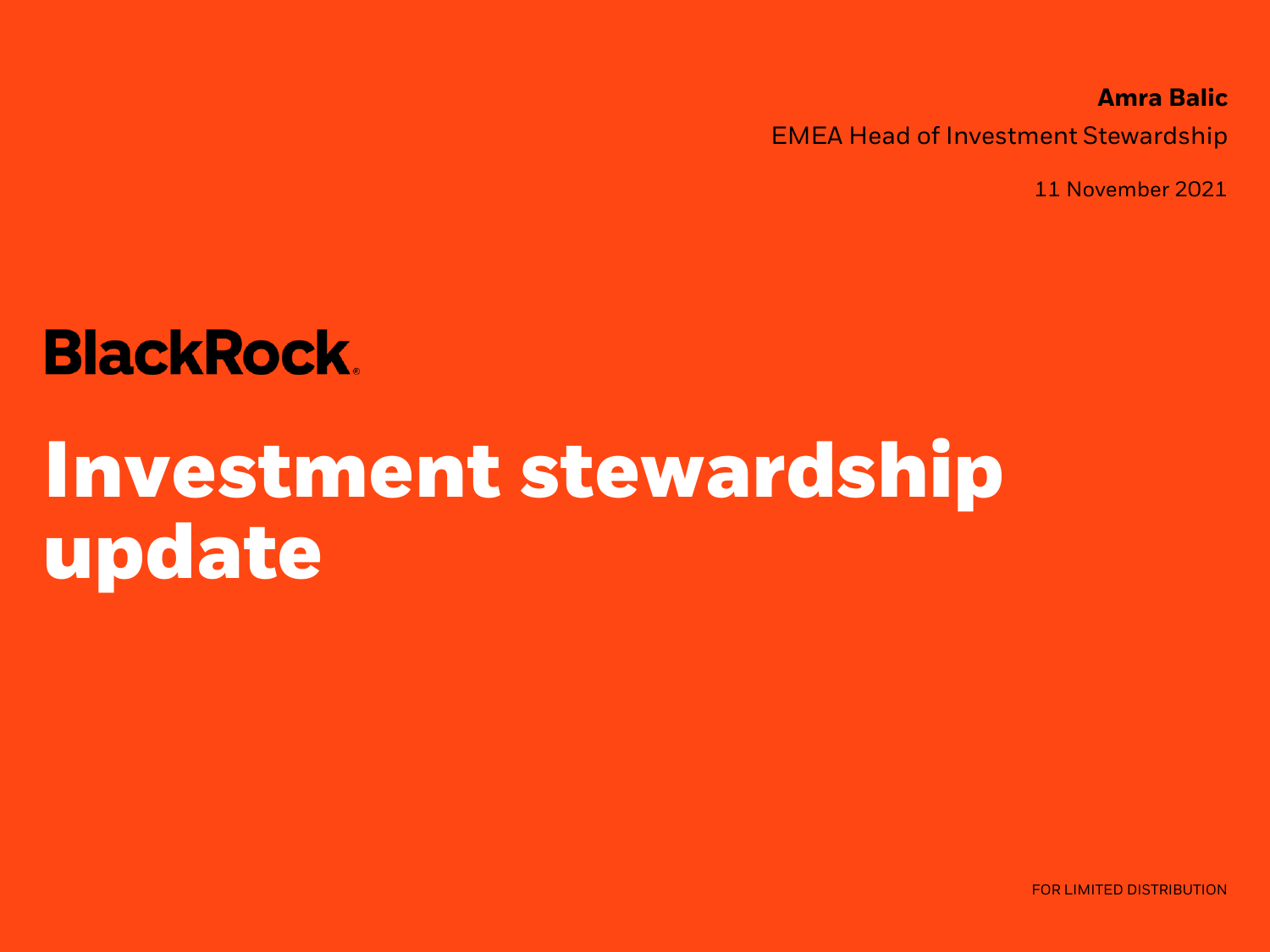### Stewardship gives voice to millions of clients

**We advocate for sound corporate governance and business practices that drive the sustainable, long-term financial returns that enable our sustainable, long term financial returns clients to meet their investing goals.**



#### **Engagement**

Advocating for sound governance and sustainability practices with investee companies

**Voting**

On management and shareholder proposals, in our clients' long-term economic interests



### **Market norms**

Contributing to global policy debate to help shape standards for corporate governance and sustainability disclosures



### **Transparency**

We are committed to keeping stakeholders informed of our work to advance the long-term economic interests of our clients.

### **BlackRock**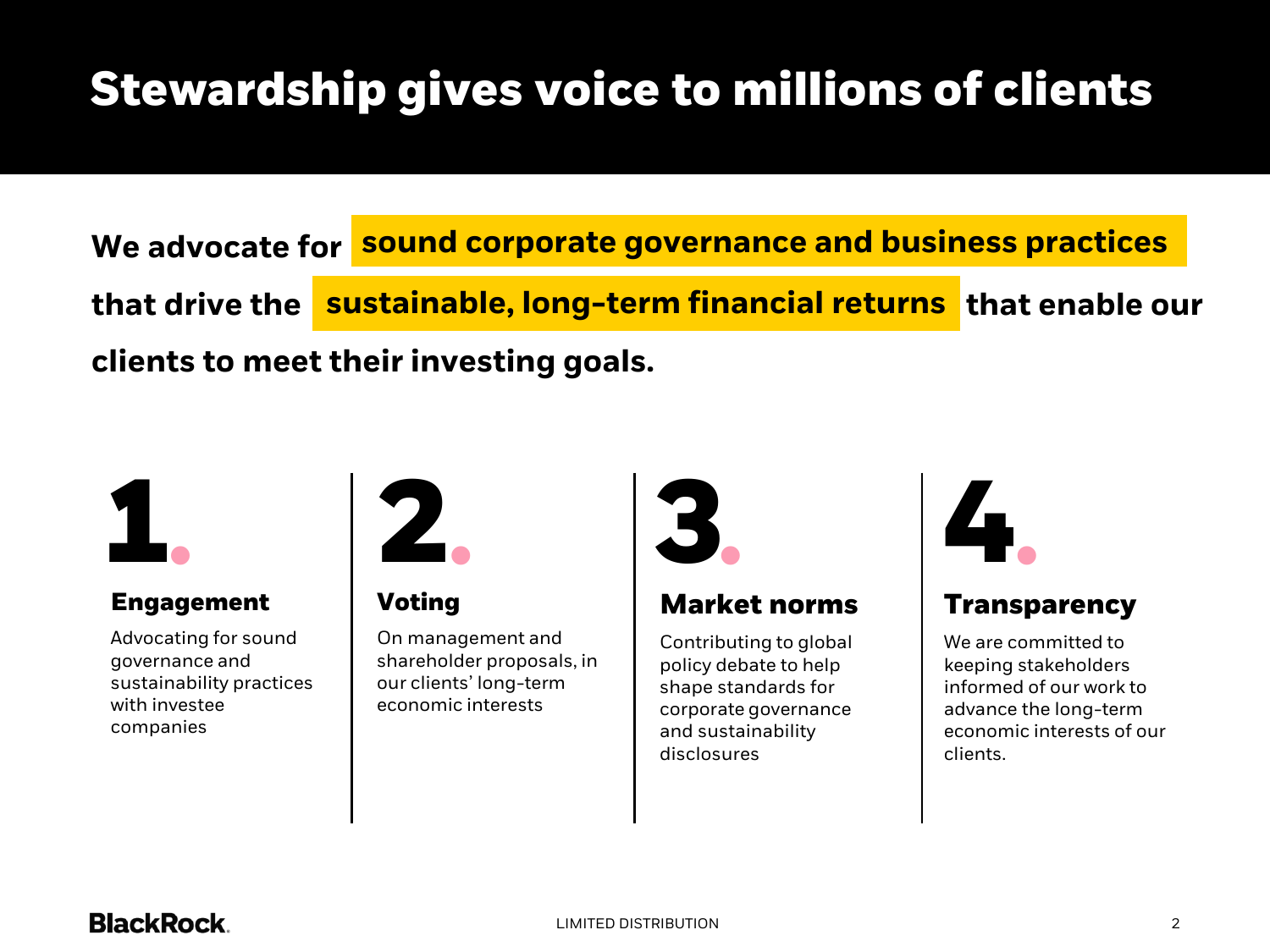### Continuing our commitments: our updated 2021 stewardship expectations

Each year, we review and update our **Global Principles** and **market-level voting guidelines**. The rationale for any change is to ensure our policies are aligned with our commitment to pursuing long-term financial returns for our clients as shareholders.

#### Key Policy Changes in 2021

| <b>Refining</b><br>expectations of<br><b>boards and</b><br>management | <b>Evolving approach</b><br>to shareholder<br>proposals | <b>Refining</b><br>expectations for how<br>companies manage<br>climate risk | <b>Intensifying</b><br>engagement on<br>other environmental<br>and social issues |
|-----------------------------------------------------------------------|---------------------------------------------------------|-----------------------------------------------------------------------------|----------------------------------------------------------------------------------|
| <b>Sustainability:</b> Expect boards to                               | Shareholder proposals: Where a                          | <b>Climate risk:</b> Expect companies to                                    | <b>Stakeholders: More holistic set of</b>                                        |
| shape and monitor management's                                        | company's approach falls short, we                      | disclose a plan for how their                                               | expectations regarding how                                                       |
| approach to material sustainability                                   | will support shareholder proposals                      | business model will be                                                      | companies monitor and manage                                                     |
| factors in a company's husiness                                       | that addresses a material business                      | compatible with a low carbon                                                | thoir importe on noonlo including                                                |

**factors in a company's business model**

**Diversity, Equity, Inclusion:**  Strengthened **focus on ethnic and gender diversity** on large company boards, with an eye toward more voting action against boards not exhibiting diversity in 2022

**Independence**: **Refined expectations on director tenure and diversity**, ensuring a mix of experience and fresh perspectives

**that addresses a material business risk, where BIS agrees with the request made and it is reasonable**

Alternatively, or in addition**, we may vote against the re-election of one of more directors** if, in our assessment, the board has not responded appropriately

We take into consideration the legal effect of the proposal, as it may be advisory or legally binding depending on the jurisdiction

**compatible** with a low carbon economy, that is, one where global warming is limited to well below 2 degrees Celsius with net zero global GHG emissions by 2050, in alignment with TCFD and SASB

**Political Activities**: Enhanced disclosure expectation in relation to political activities to cover **significant trade association memberships in the U.S.** and to **evaluate whether there is alignment with companies' public statements** on material policy issues

**their impacts on people**, including employees, suppliers, customers, communities, indigenous people, other stakeholders

**Natural capital:** More holistic commentary on our perspectives and expectations on **promoting biodiversity and counteracting deforestation**

**Diversity, Equity, Inclusion**: Expect companies to **explain how they promote a culture of DEI** in their workforce

#### **BlackRock**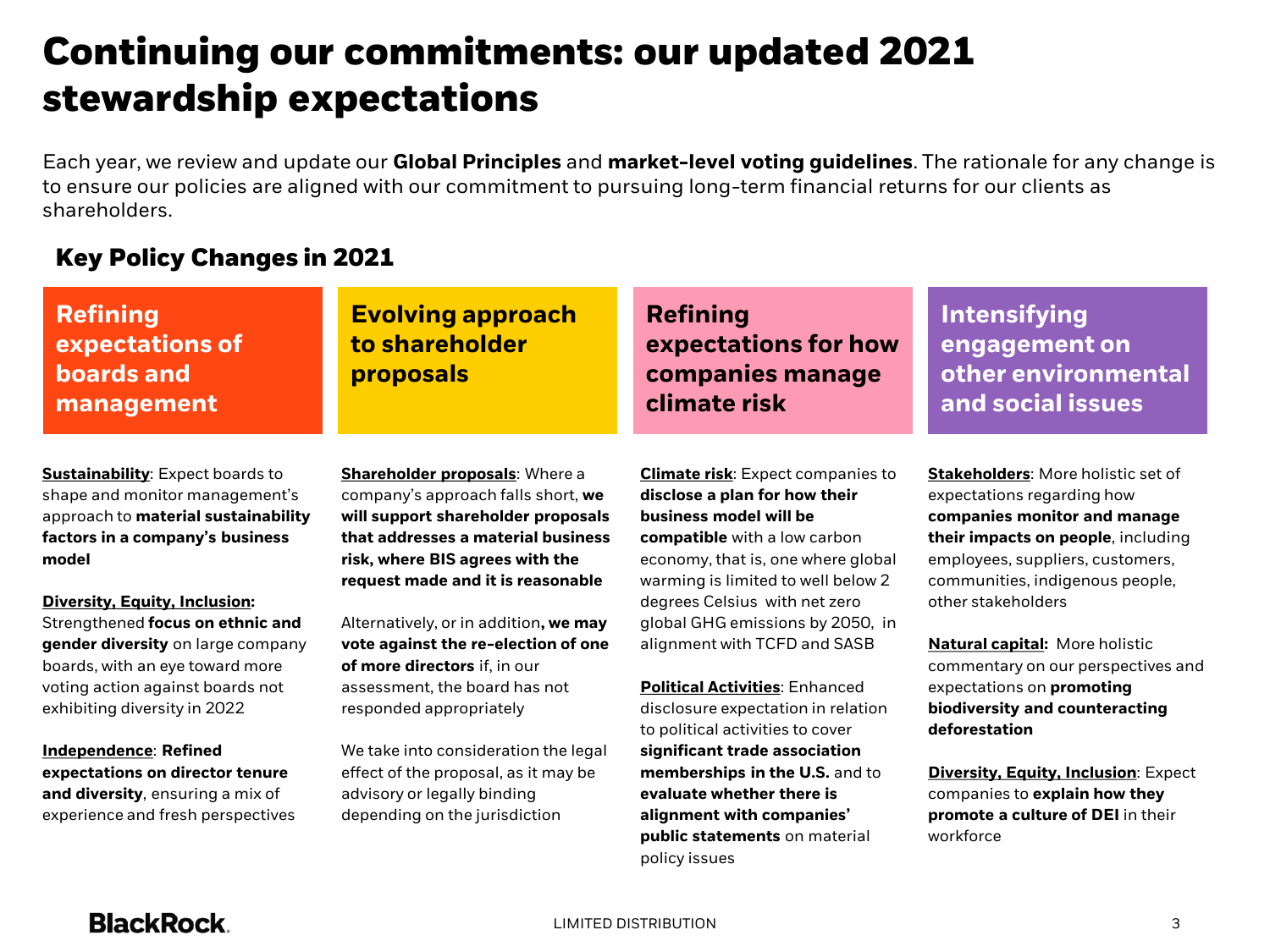### Engaging where it matters most

| 3,650 |
|-------|
|-------|

Total unique engagements with

2,326

companies

### Engaging across our five engagement priorities

| <b>Engagement priority</b>                  | # of engagements |  |
|---------------------------------------------|------------------|--|
| Board quality and effectiveness             | 2,150            |  |
| Incentives aligned with value creation      | 1,240            |  |
| Climate and natural capital                 | 2,330            |  |
| Strategy, purpose, and financial resilience | 2,200            |  |
| Company impacts on people                   | 1,350            |  |

Source: BlackRock Investment Stewardship from July 1, 2020 to June 30, 2021. Numbers rounded to the nearest ten. Most engagement conversations cover multiple topics. Our statistics reflect the primary topic discussed during the meeting.

#### **BlackRock.**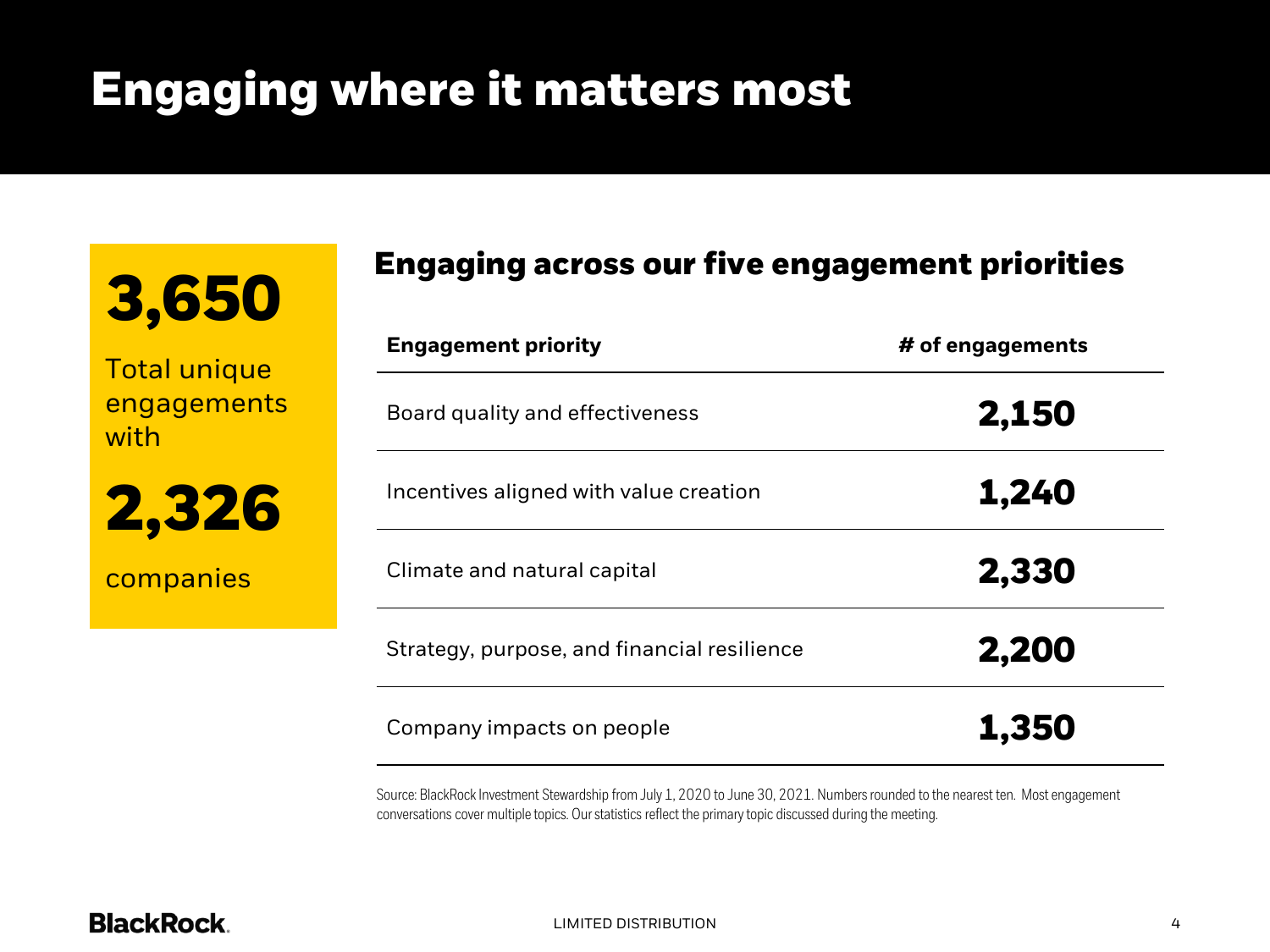### How we voted

| 6,451                                            | 297                                             | 6,560                                                 | 42%                                                                 |
|--------------------------------------------------|-------------------------------------------------|-------------------------------------------------------|---------------------------------------------------------------------|
| Unique companies voted<br>against management $1$ | Shareholder proposals<br>voted for <sup>2</sup> | total votes against <sup>3</sup><br>director election | shareholder meetings<br>we voted against<br>management <sup>4</sup> |
| # of companies voted<br>against directors for    | <b>Americas</b>                                 | <b>APAC</b>                                           | <b>EMEA</b>                                                         |
| <b>Compensation*</b>                             | 138                                             | B                                                     | 312                                                                 |
| Independence*                                    | 213                                             | 819                                                   | 295                                                                 |
| Diversity*                                       | 816                                             | 18                                                    | 141                                                                 |

1 Votes against unique companies include votes against all director-related proposals and in support of shareholder proposals, abstentions included. 2 Abstentions are included, excludes Japan. 3 Abstentions are included. 4 Includes abstentions and reflects percentage of shareholder meetings where we voted against management on one or more proposals. **\*** Includes only votes against director elections, including abstentions.

Source: BlackRock , Institutional Shareholder Services (ISS). Data as of July 8, 2021. Sourced on July 8, 2021, reflecting data July 1, 2020 through June 30, 2021.

### **BlackRock.**

#### LIMITED DISTRIBUTION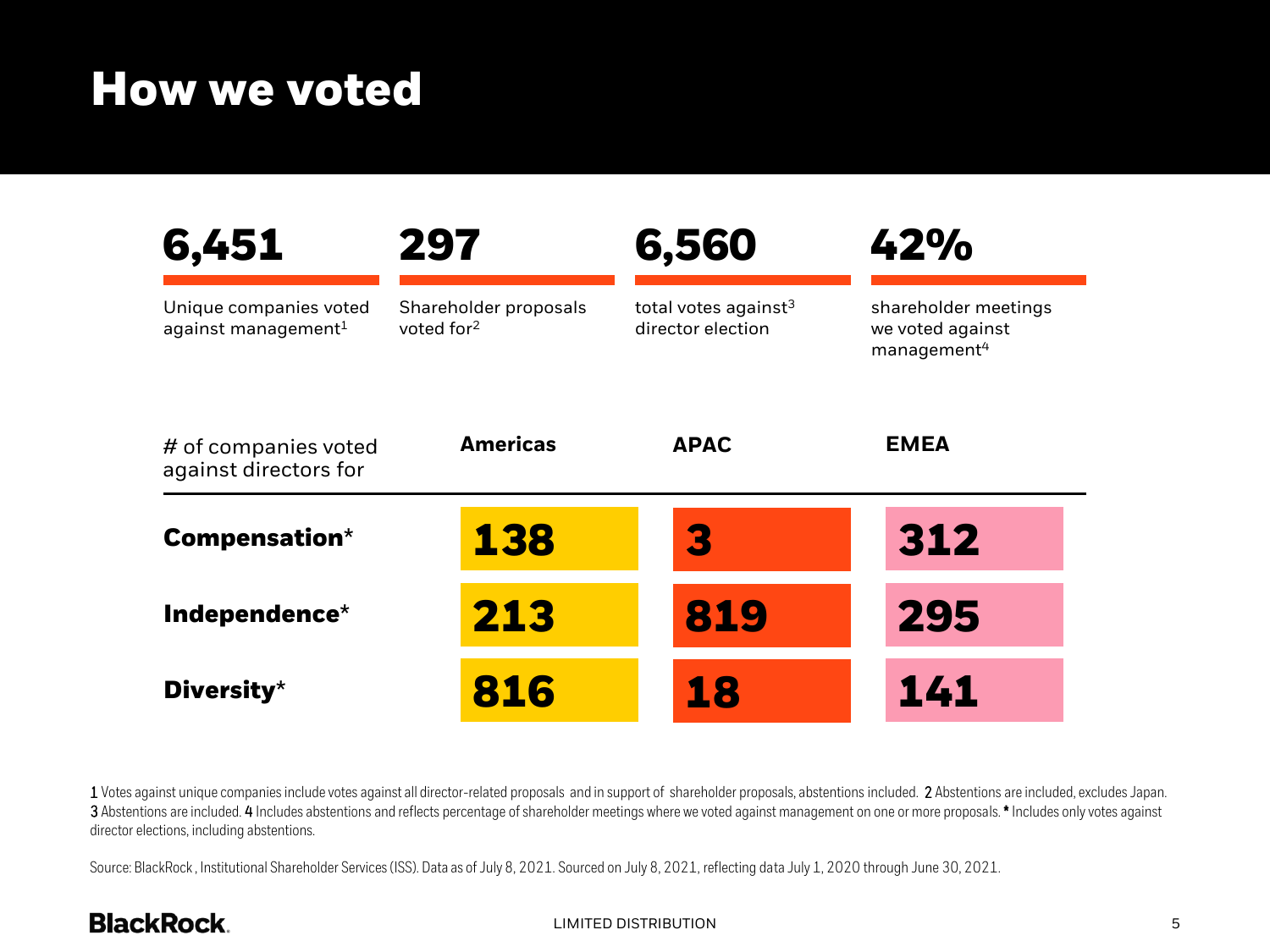### Voting action for climate-related concerns



**1** Abstentions are included. **2** Votes against unique companies on climate include: 1) votes against or abstain on director elections and director-related proposals, and 2) votes in support or abstain on climate-related shareholder proposals.

#### **BlackRock.**